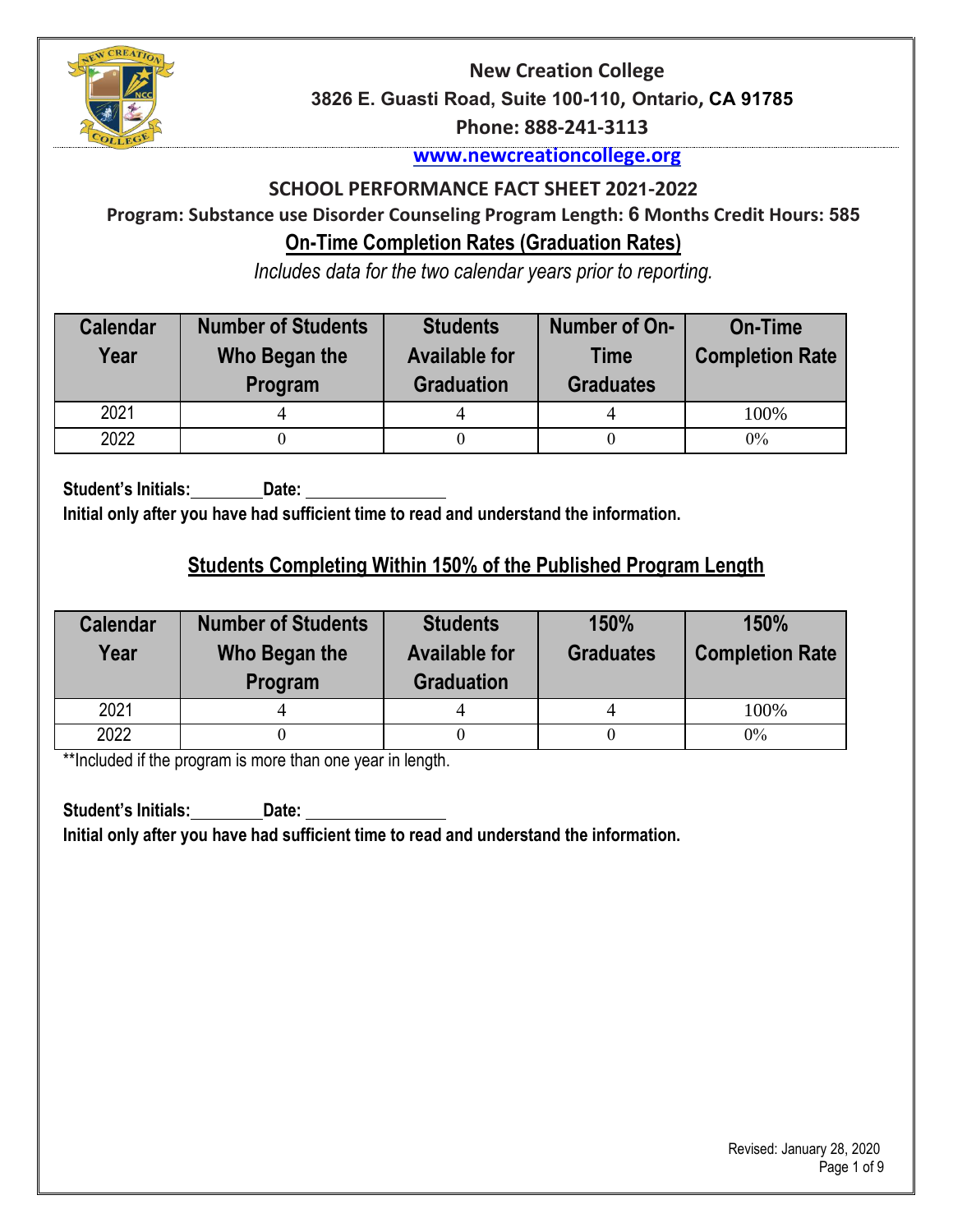

# **Job Placement Rates** *(includes data for the two calendar years prior to reporting)*

| <b>Calendar</b> | <b>Number of</b>                    | <b>Number of</b> | <b>Graduates</b>     | <b>Graduates</b> | <b>Placement Rate %</b> |  |
|-----------------|-------------------------------------|------------------|----------------------|------------------|-------------------------|--|
| Year            | <b>Students</b><br><b>Graduates</b> |                  | <b>Available for</b> | Employed in the  | <b>Employed in the</b>  |  |
|                 | Who                                 |                  | <b>Employment</b>    | <b>Field</b>     | <b>Field</b>            |  |
|                 | <b>Began</b>                        |                  |                      |                  |                         |  |
|                 | Program                             |                  |                      |                  |                         |  |
| 2021            | 4                                   | 4                | 4                    | 4                | 100%                    |  |
| 2022            | 0                                   |                  |                      |                  | $0\%$                   |  |

To obtain a list of employment positions determined to be within the field for which a student received education and training for the calculation of job placement rates, please refer to the California Employment Development Department website at: **http://www.labormarketinfo.edd.ca.gov/occguides/Search.aspx**

## **Gainfully Employed Categories** *(includes data for the two calendar years prior to reporting)*

| $\overline{a}$ are move various and move complex month |                          |                                    |                        |  |  |  |  |
|--------------------------------------------------------|--------------------------|------------------------------------|------------------------|--|--|--|--|
| <b>Calendar Year</b>                                   | <b>Graduate Employed</b> | Graduates Employed in the          | <b>Total Graduates</b> |  |  |  |  |
|                                                        | in the Field             | <b>Field at Least 30 Hours Per</b> |                        |  |  |  |  |
|                                                        | 20-29 Hours Per          | <b>Week</b>                        | <b>Field</b>           |  |  |  |  |
|                                                        | <b>Week</b>              |                                    |                        |  |  |  |  |
| 2021                                                   |                          | 4                                  |                        |  |  |  |  |
| 2022                                                   |                          |                                    |                        |  |  |  |  |

### **Part-Time vs. Full-Time Employment**

### **Single Position vs. Concurrent Aggregated Position**

| <b>Calendar Year</b> | <b>Graduates</b><br><b>Employed in the</b><br><b>Field in a Single</b><br><b>Position</b> | <b>Graduates Employed in the</b><br><b>Field in Concurrent</b><br><b>Aggregated Positions</b> | <b>Total Graduates</b><br><b>Employed in the</b><br><b>Field</b> |
|----------------------|-------------------------------------------------------------------------------------------|-----------------------------------------------------------------------------------------------|------------------------------------------------------------------|
| 2021                 |                                                                                           |                                                                                               |                                                                  |
| 2022                 |                                                                                           |                                                                                               |                                                                  |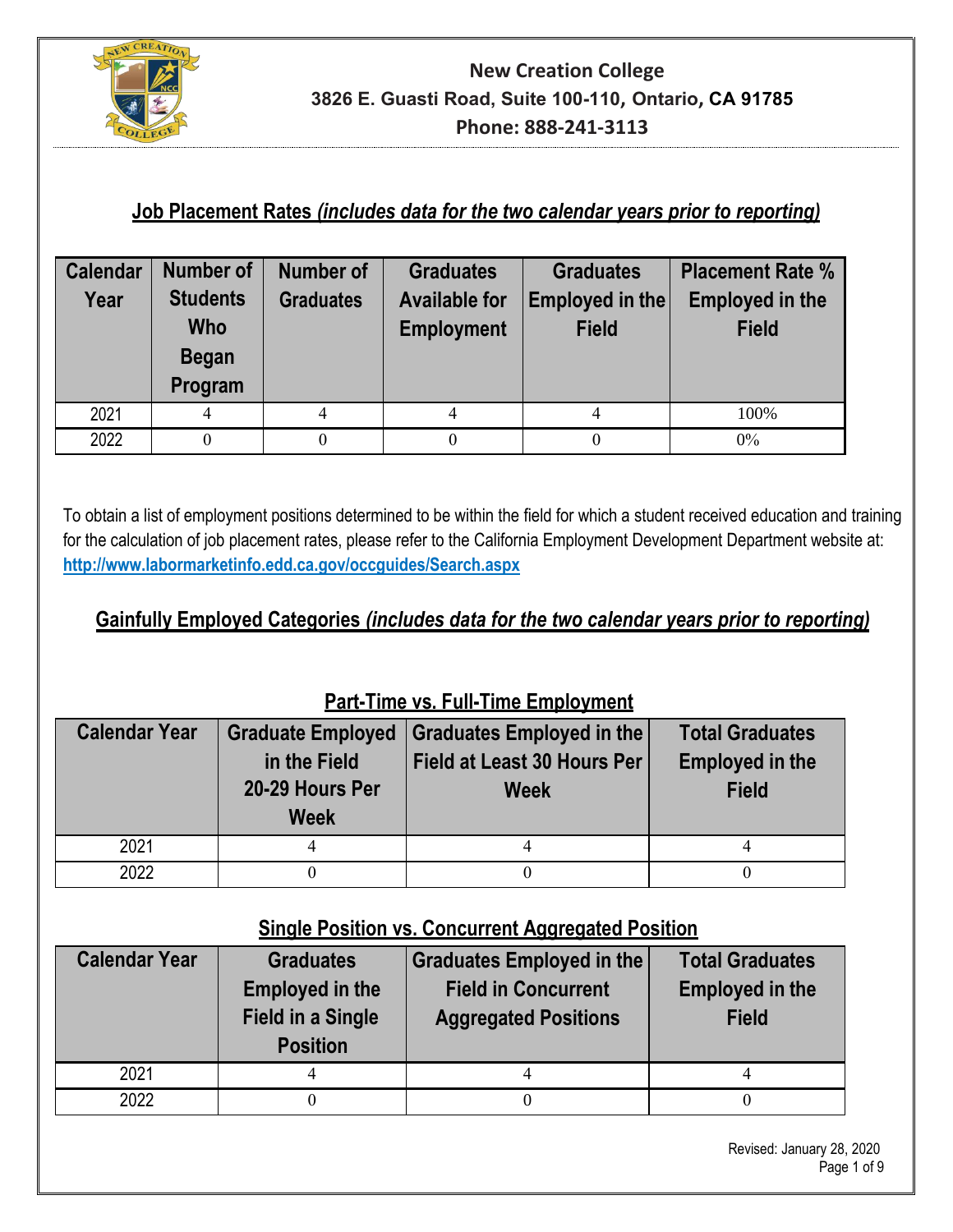

### **Self-Employed / Freelance Positions**

| <b>Calendar Year</b> | <b>Graduates Employed who are Self-</b><br><b>Employed or Working Freelance</b> | <b>Total Graduates</b><br><b>Employed in the Field</b> |  |
|----------------------|---------------------------------------------------------------------------------|--------------------------------------------------------|--|
| 2021                 |                                                                                 |                                                        |  |
| 2022                 |                                                                                 |                                                        |  |

### **Institutional Employment**

| <b>Calendar Year</b> | <b>Graduates Employed in the Field who are</b><br><b>Employed by the Institution, an Employer</b><br>Owned by the Institution, or an Employer<br>who Shares Ownership with the<br>Institution. | <b>Total Graduates</b><br><b>Employed in the Field</b> |
|----------------------|------------------------------------------------------------------------------------------------------------------------------------------------------------------------------------------------|--------------------------------------------------------|
| 2021                 | 4                                                                                                                                                                                              |                                                        |
| 2022                 | 0                                                                                                                                                                                              | $\Omega$                                               |

**Student's Initials: Date:**

**Initial only after you have had sufficient time to read and understand the information.**

### **License Examination Passage Rates** *(includes data for the two calendar years prior to reporting)*

| <b>First</b><br><b>Available</b><br><b>Exam Date</b> | Date Exam<br><b>Results</b><br><b>Announced</b> | Number of<br>Graduates in<br><b>Calendar</b><br>Year | Number of<br><b>Graduates</b><br><b>Taking</b><br><b>Exam</b> | Number Who   Number Who<br><b>Passed Exam</b> | <b>Failed Exam</b> | Passage<br><b>Rate</b> |
|------------------------------------------------------|-------------------------------------------------|------------------------------------------------------|---------------------------------------------------------------|-----------------------------------------------|--------------------|------------------------|
| 2021                                                 | $\ast$                                          | $\ast$                                               | $\ast$                                                        | $\ast$                                        | $\ast$             | $\ast$                 |
| 2022                                                 | $\ast$                                          | $\ast$                                               | $*$                                                           | $\ast$                                        | $\ast$             | $\ast$                 |

\*This program does not lead to employment for which passage of a state licensing examination is required.

**Student's Initials: Date:** 

**Initial only after you have had sufficient time to read and understand the information.**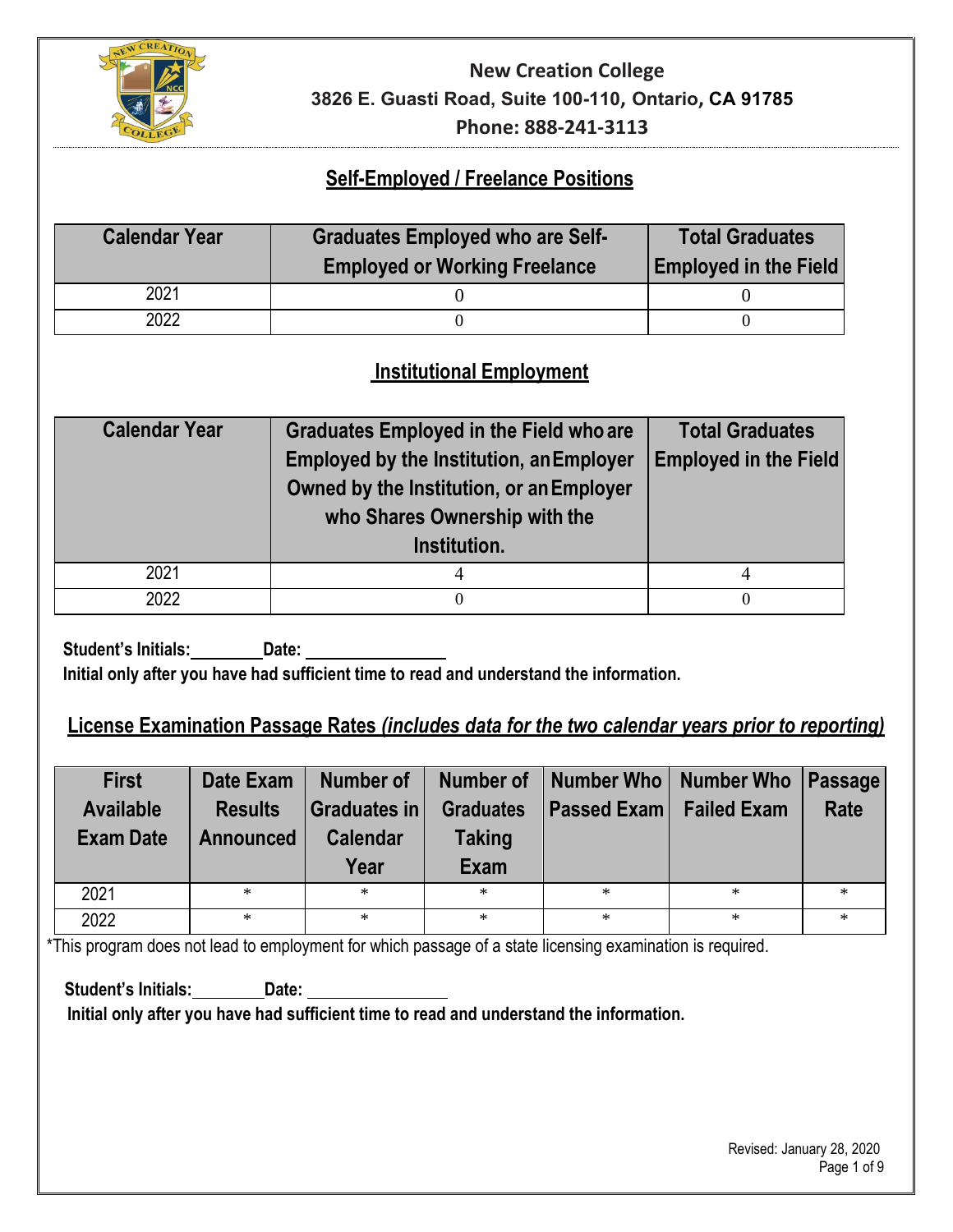

### **Salary and Wage Information** *(includes data for the two calendar years prior to reporting)*

### **Annual salary and wages reported for graduates employed in the field.**

| <b>Calendar</b> | <b>Graduates</b>     | <b>Graduates</b>   | $ $20,001 $ \$35,001 |                           | \$40,001   \$45,001   No Salary |
|-----------------|----------------------|--------------------|----------------------|---------------------------|---------------------------------|
| Year            | <b>Available for</b> | <b>Employed in</b> |                      |                           | <b>Information</b>              |
|                 | <b>Employment</b>    | <b>Field</b>       | \$25,000 \$40,000    | $ $45,000$ $ $50,000$ $ $ | <b>Reported</b>                 |
| 2021            |                      |                    |                      |                           |                                 |
| 2022            |                      |                    |                      |                           |                                 |

To obtain a list of employment positions determined to be within the field for which a student received education and training for the calculation of job placement rates, please refer to the California Employment Development Department website at: **http://www.labormarketinfo.edd.ca.gov/occguides/Search.aspx**

#### **Student's Initials: Date: Initial only after you have had sufficient time to read and understand the information.**

### **Cost of Educational Program**

Total charges for the program for students completing on-time in 2021-2022 \$12.500.00. Additional charges may be incurred if the program is not completed on-time.

**Student's Initials: Date: Initial only after you have had sufficient time to read and understand the information.** 

#### **Federal Student Loan Debt**

Students at New Creation College are not eligible for federal student loans. This institution does not meet the U.S. Department of Education criteria that would allow its students to participate in federal student aid programs.

**Student's Initials: Date: Initial only after you have had sufficient time to read and understand the information.**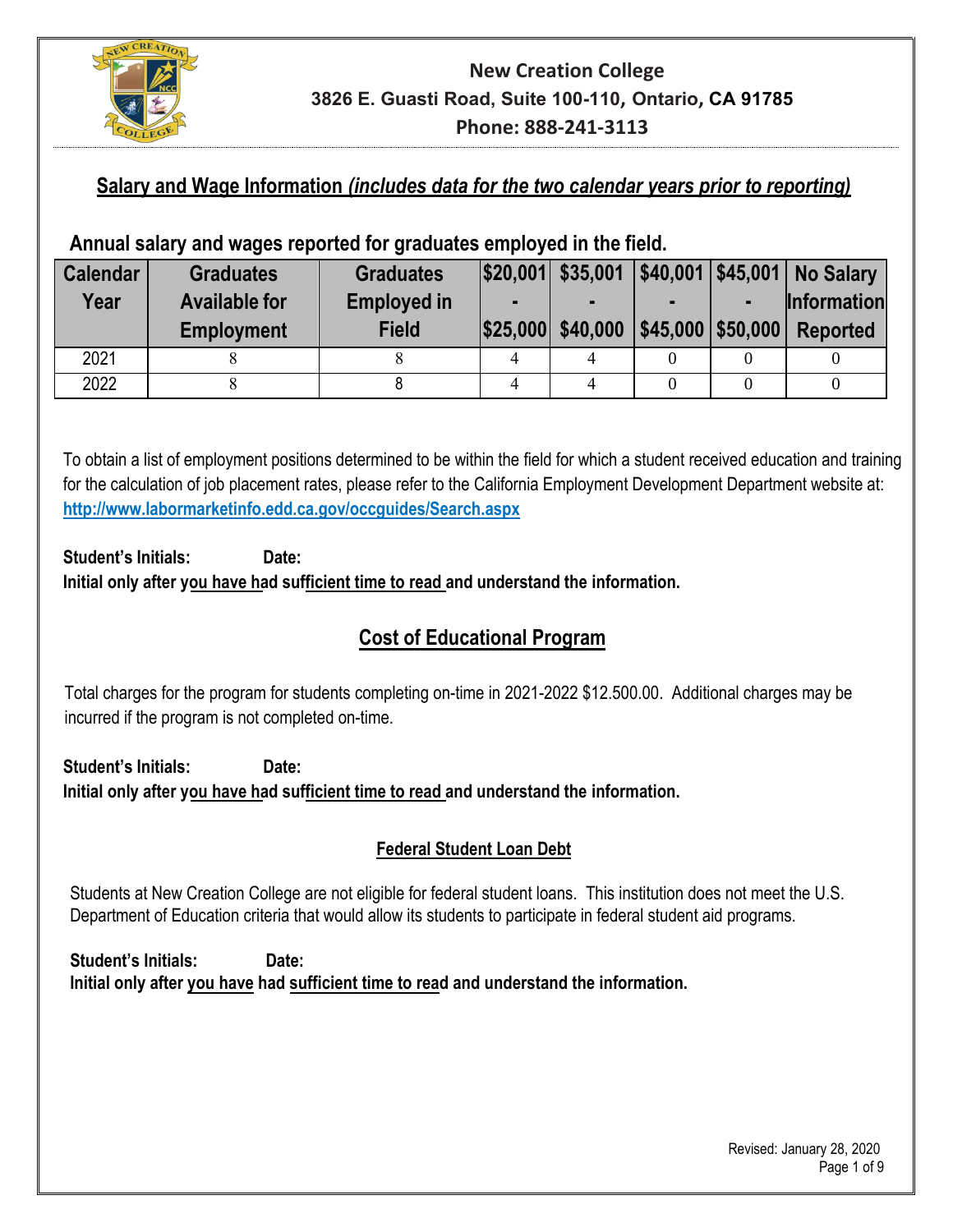

# **Definitions**

- "Number of Students Who Began the Program" means the number of students who began a program who were scheduled to complete the program within 100% of the published program length within the reporting calendar year and excludes all students who cancelled during the cancellation period.
- "Students Available for Graduation" is the number of students who began the program minus the number of students who have died, been incarcerated, or been called to active military duty.
- "Number of On-time Graduates" is the number of students who completed the program within 100% of the published program length within the reporting calendar year.
- "On-time Completion Rate" is the number of on-time graduates divided by the number of students available for graduation.
- "150% Graduates" is the number of students who completed the program within 150% of the program length (includes on-time graduates).
- "150% Completion Rate" is the number of students who completed the program in the reported calendar year within 150% of the published program length, including on-time graduates, divided by the number of students available for graduation.
- "Graduates Available for Employment" means the number of graduates minus the number of graduates unavailable for employment.
- "Graduates Unavailable for Employment" means the graduates who, after graduation, die, become incarcerated, are called to active military duty, are international students that leave the United States or do not have a visa allowing employment in the United States, or are continuing their education in an accredited or bureau-approved postsecondary institution.
- "Graduates Employed in the Field" means graduates who beginning within six months after a student completes the applicable educational program are gainfully employed, whose employment has been reported, and for whom the institution has documented verification of employment. For occupations for which the state requires passing an examination, the six months period begins after the announcement of the examination results for the first examination available after a student completes an applicable educational program.
- "Placement Rate Employed in the Field" is calculated by dividing the number of graduates gainfully employed in the field by the number of graduates available for employment.
- "Number of Graduates Taking Exam" is the number of graduates who took the first available exam in the reported calendar year.
- "First Available Exam Date" is the date for the first available exam after a student completed a program.
- "Passage Rate" is calculated by dividing the number of graduates who passed the exam by the number of graduates who took the reported licensing exam.
- "Number Who Passed First Available Exam" is the number of graduates who took and passed the first available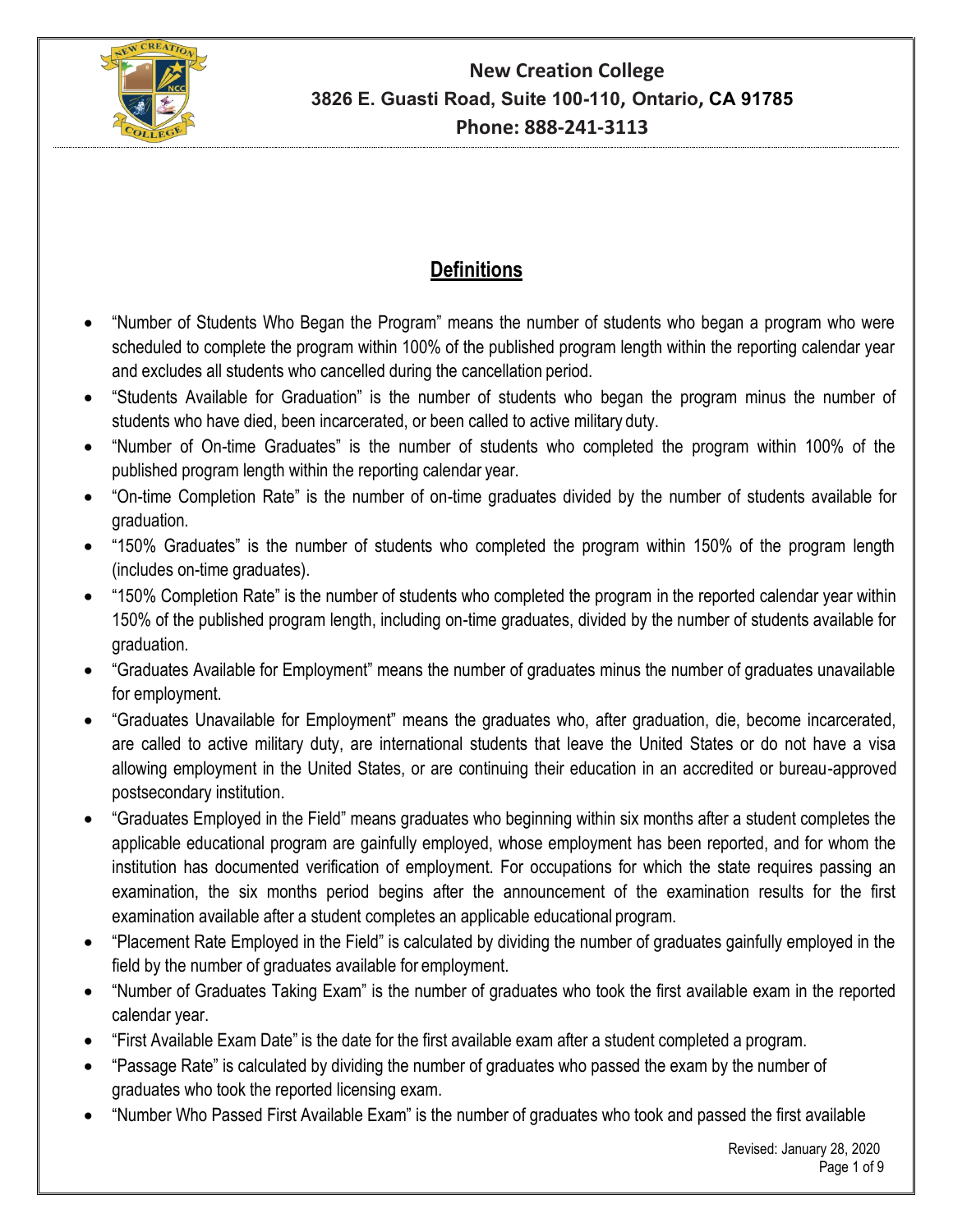licensing exam after completing the program.

- "Salary" is as reported by graduate or graduate's employer.
- "No Salary Information Reported" is the number of graduates for whom, after making reasonable attempts, the school was not able to obtain salary information.